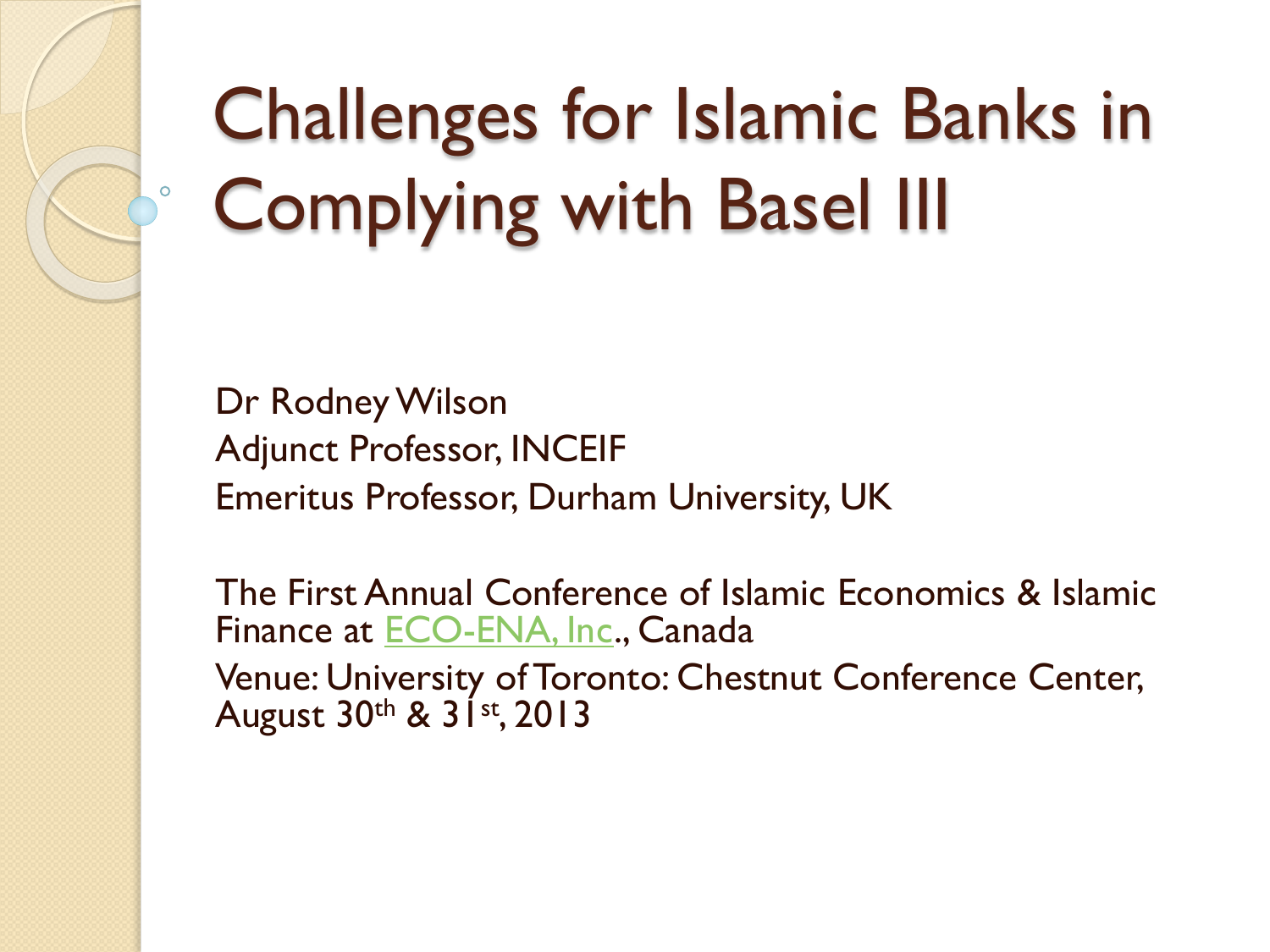#### **Contents**

- The rationale for Basel III
	- Capital adequacy requirements
	- Liquidity provisions
	- Risk assessment framework
- Application to Islamic banks
	- IFSB Exposure Draft 15
	- The status of investment *mudaraba* accounts
	- Qualifying assets for liquidity purposes
	- Ownership and other non-traditional banking risks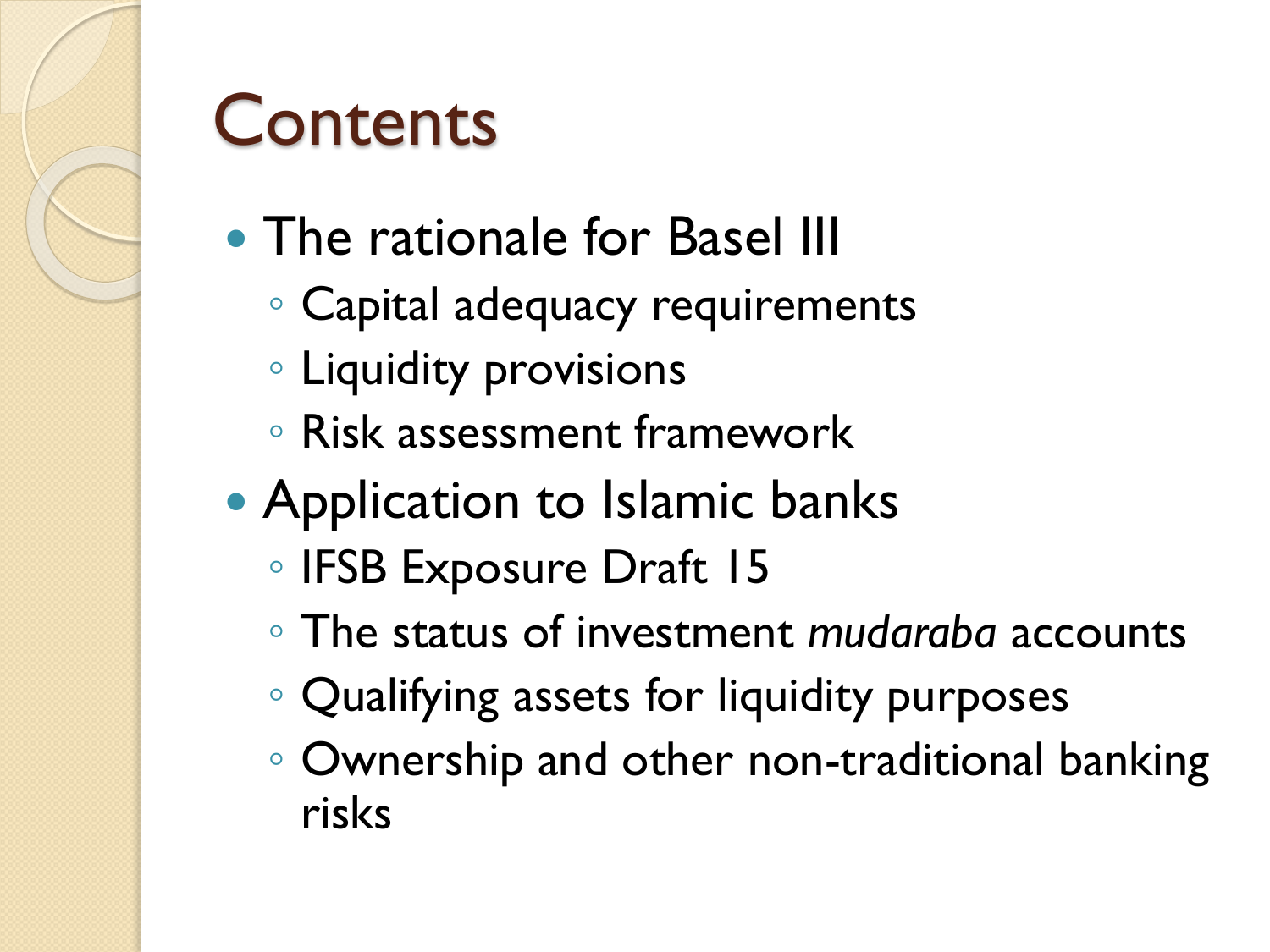# The rationale for Basel III

- Limitations of Basel II
- The global financial crisis of 2008
- Lender of the last resort burdens on government fiscal deficits
- Lack of anti-cyclical protection
- Reactive rather than pro-active regulation
- Absence of stress testing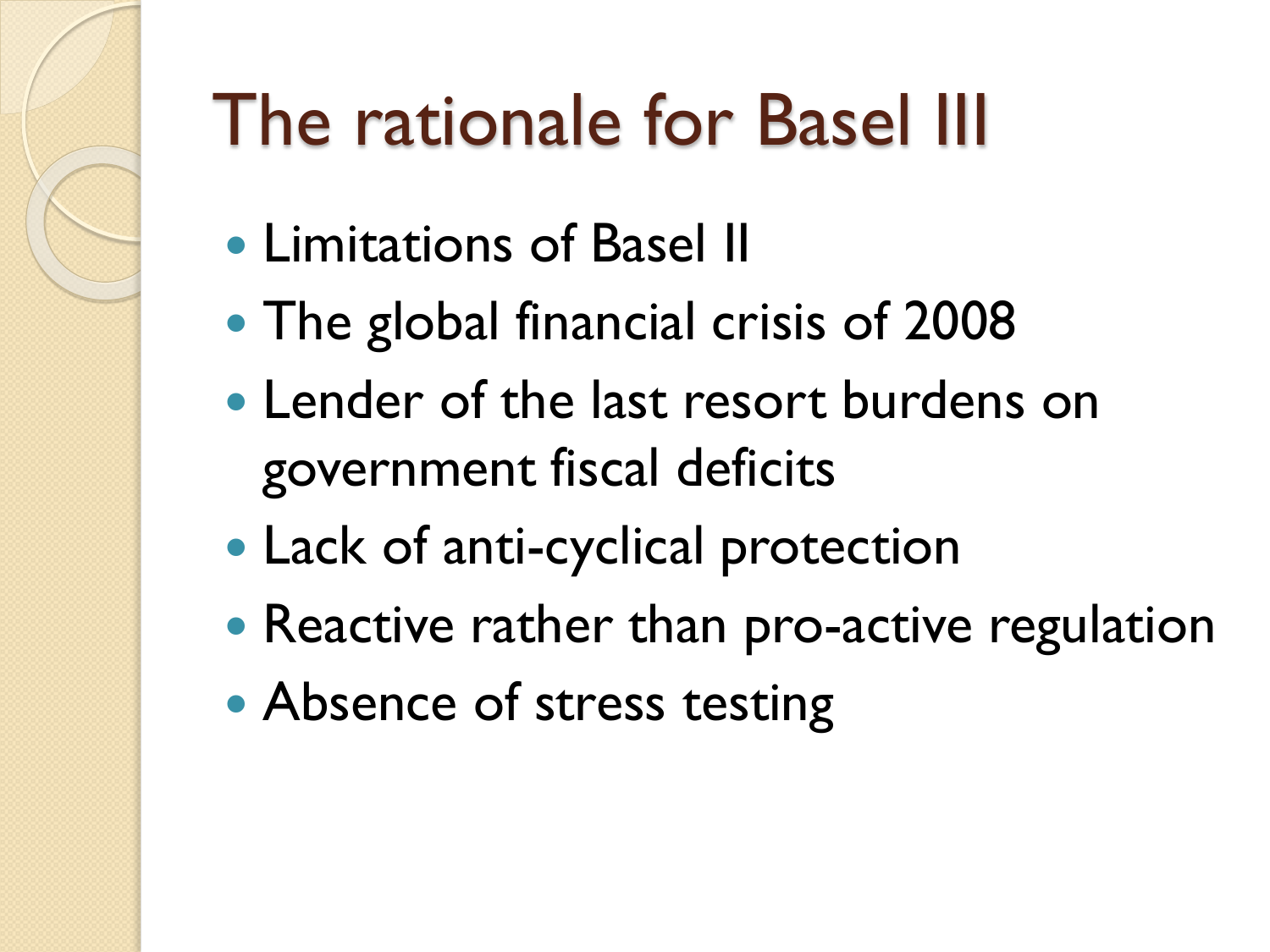#### Basel III capital adequacy requirements

- Banks to hold 4.5% of common equity to riskweighted assets (RWA)
	- Basel II 2%
- Tier I capital 6% to RWA
	- Includes common equity, retained earnings and some reserves
	- $\circ$  Basel II 4%
- Additional capital buffers
	- Mandatory capital conservation buffer of 2.5%
	- Discretionary countercyclical buffer, which allows national regulators to require up to another 2.5% of capital during periods of high credit growth
- Minimum 3% leverage ratio
	- Equity to debt calculated (bank liabilities, not RWA)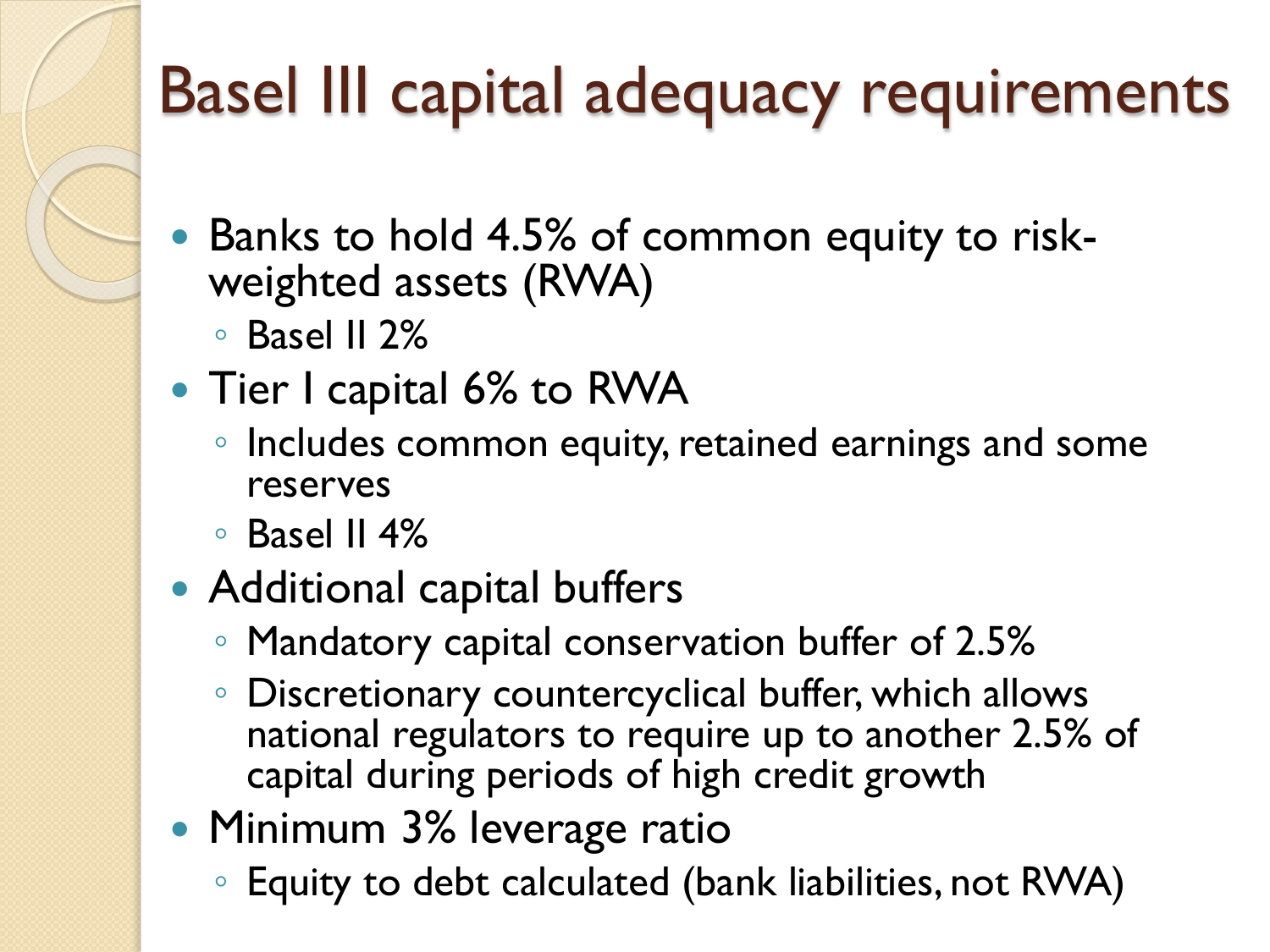# Liquidity provision

- **Liquidity Coverage Ratio** 
	- Banks to hold sufficient high-quality liquid assets to cover its total net cash outflows over a 30 day period

#### • Net Stable Funding Ratio

- Available amount of stable funding to exceed the required amount of stable funding over a one-year period of extended stress
- Stress could result from a prolonged recession, a real estate crash or environmental catastrophe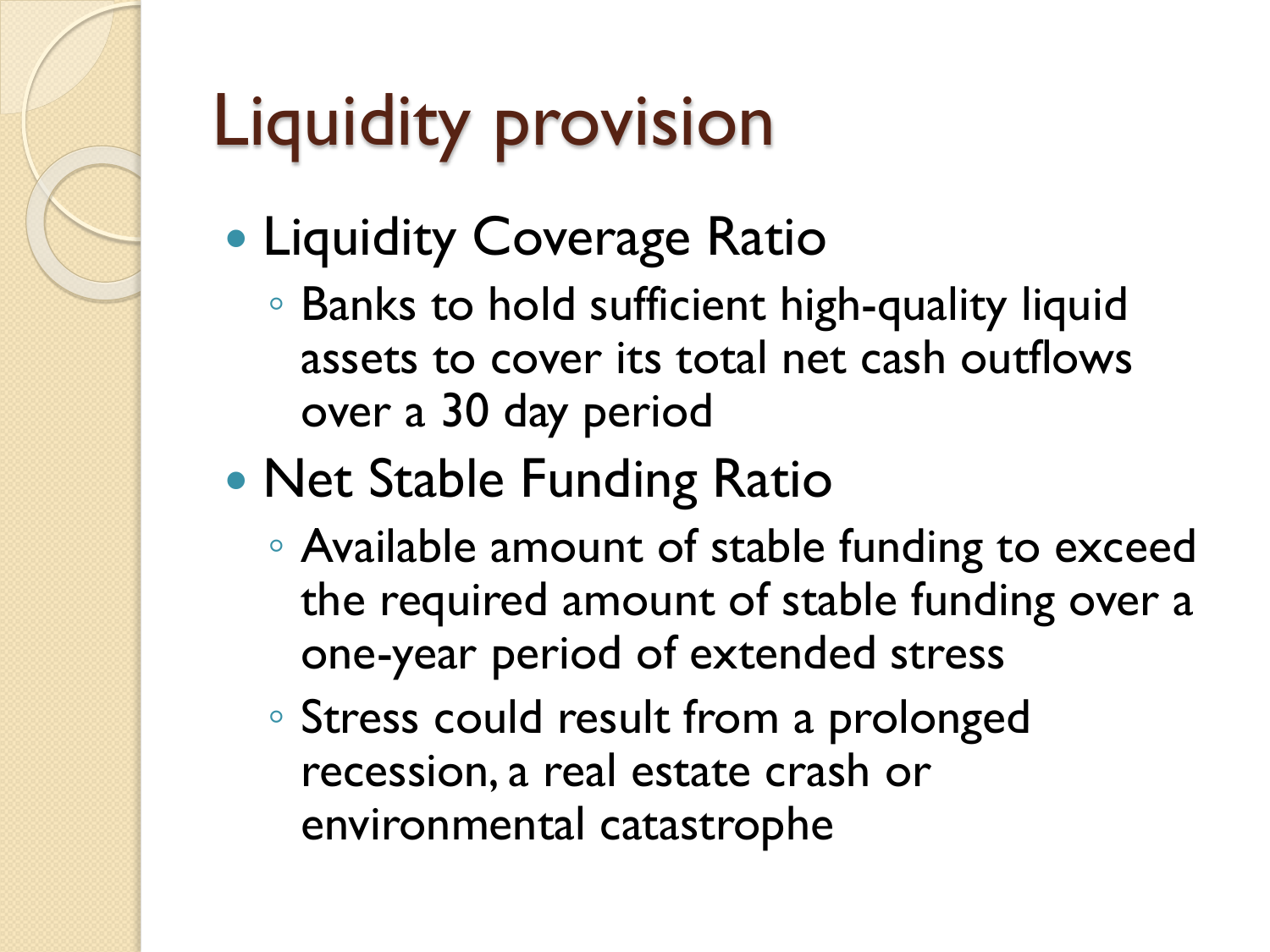# Risk assessment framework

- Basel II
	- Recognition of different types of risk
	- Collateral reduces credit risk with lower risk weighting for residential mortgages
- Basel III
	- Focus on counterparty credit risk
	- Systemic risk recognised after 2008 crisis
	- Excessive exposure to a single counterparty increases vulnerability
	- Possibly insufficient attention to financing concentration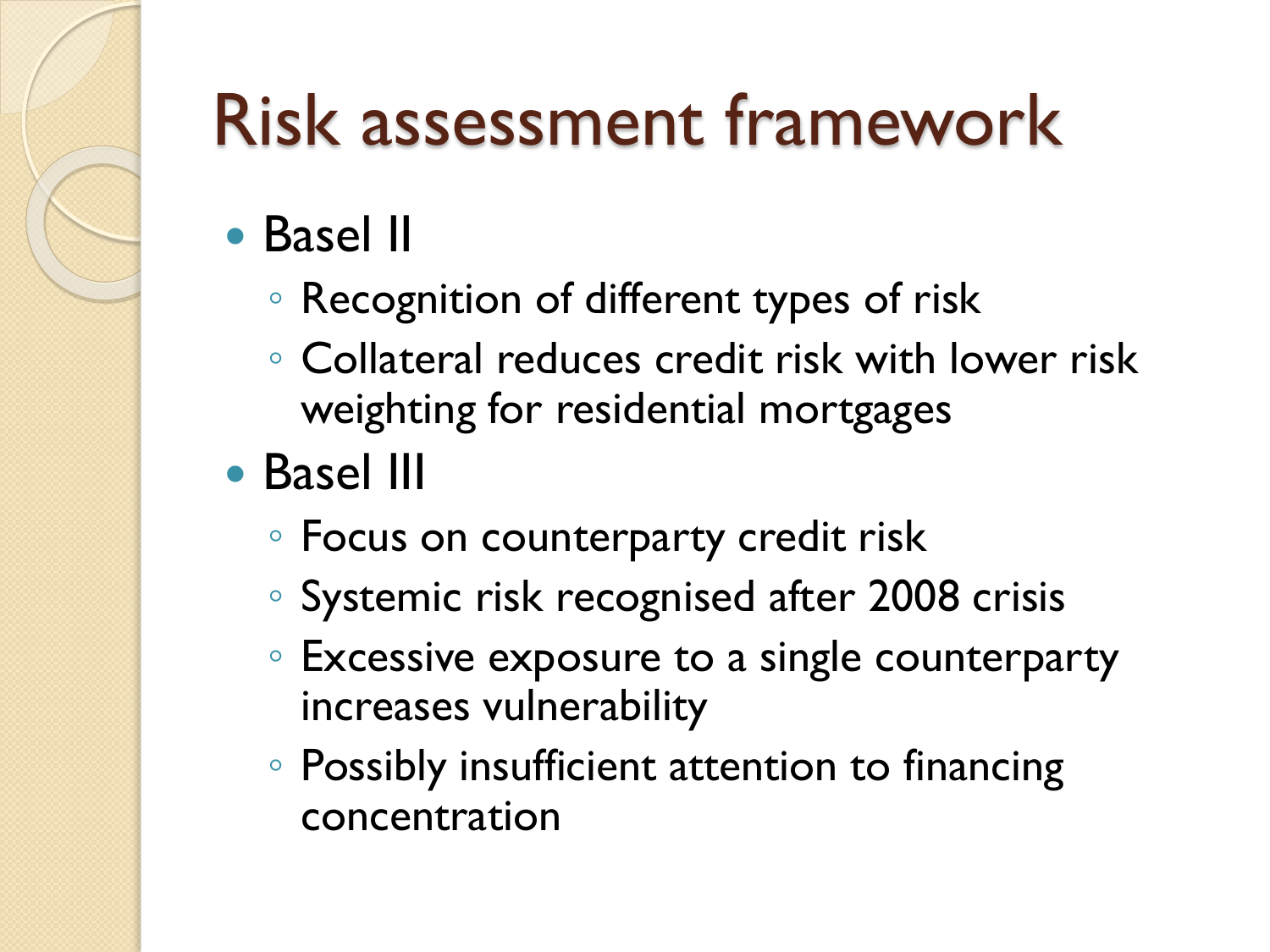# Application to Islamic banks

- Islamic banks and the 2008 crisis
	- Conventional banks, notably Lehman Brothers, caused the crisis
	- Unjust that Islamic banks should suffer the consequences
	- Credit default swaps not permissible under *Shari'ah*
- Islamic finance part of global economy
	- Regulated with conventional banks
	- Financing concentration an issue for Islamic banks
	- Islamic bank depositors entitled to protection
	- Islamic finance should not be a burden on government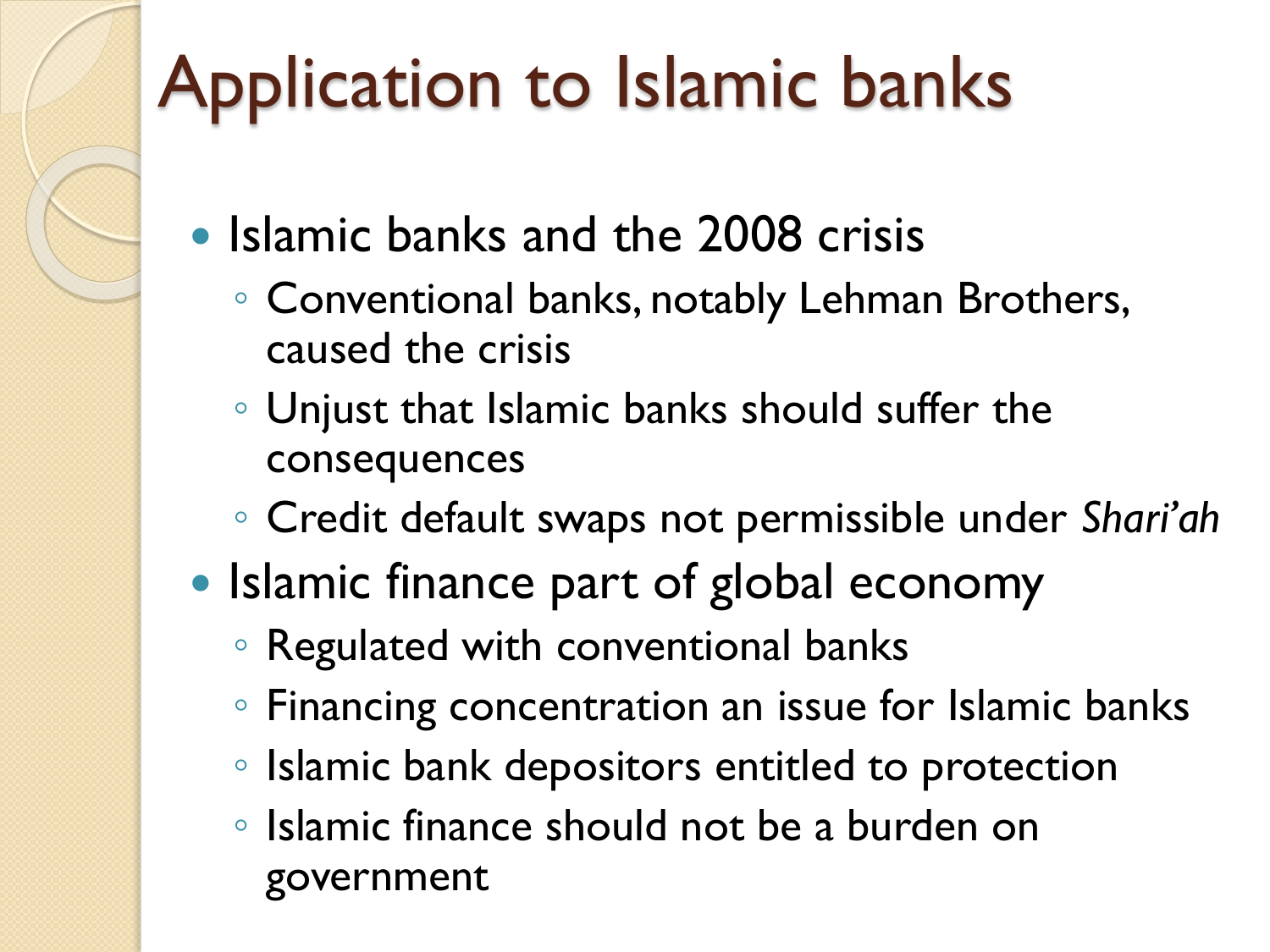# IFSB Exposure Draft 15

- Revised capital adequacy standards
	- Issued 1st November 2012
	- Original standards in IFSB 2, December 2005
- Consultation
	- Public Hearing 1: 18 November 2012, Dubai
	- Public Hearing 2: 22 January 2013 in KL
	- Written submissions by 31st March 2013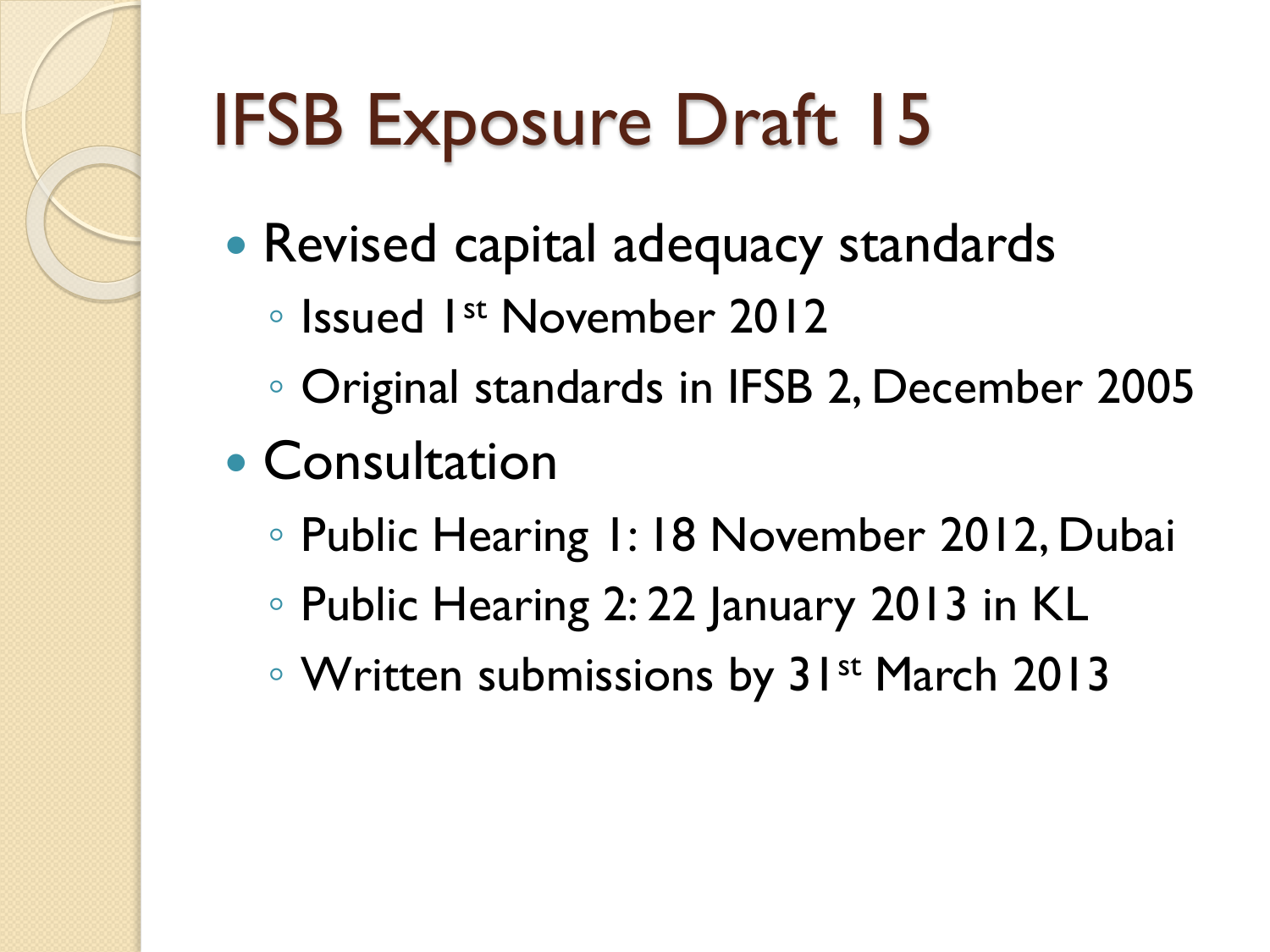#### IFSB suggestions on additional capital in the form of *sukuk*

- **Equity based** 
	- Could count as 1.5% additional Tier 1 capital to RWA under Basel III
	- *Musharaka* or *mudaraba* structure
- Capable of absorbing losses
- Issued and paid-up
- Minimum maturity 5 years
	- Any amortisation of principal within 5 year period on a straight line basis
	- No call expectation
- Non distribution of profit
	- This would not constitute a default event
- *Sukuk* unsecured and not guaranteed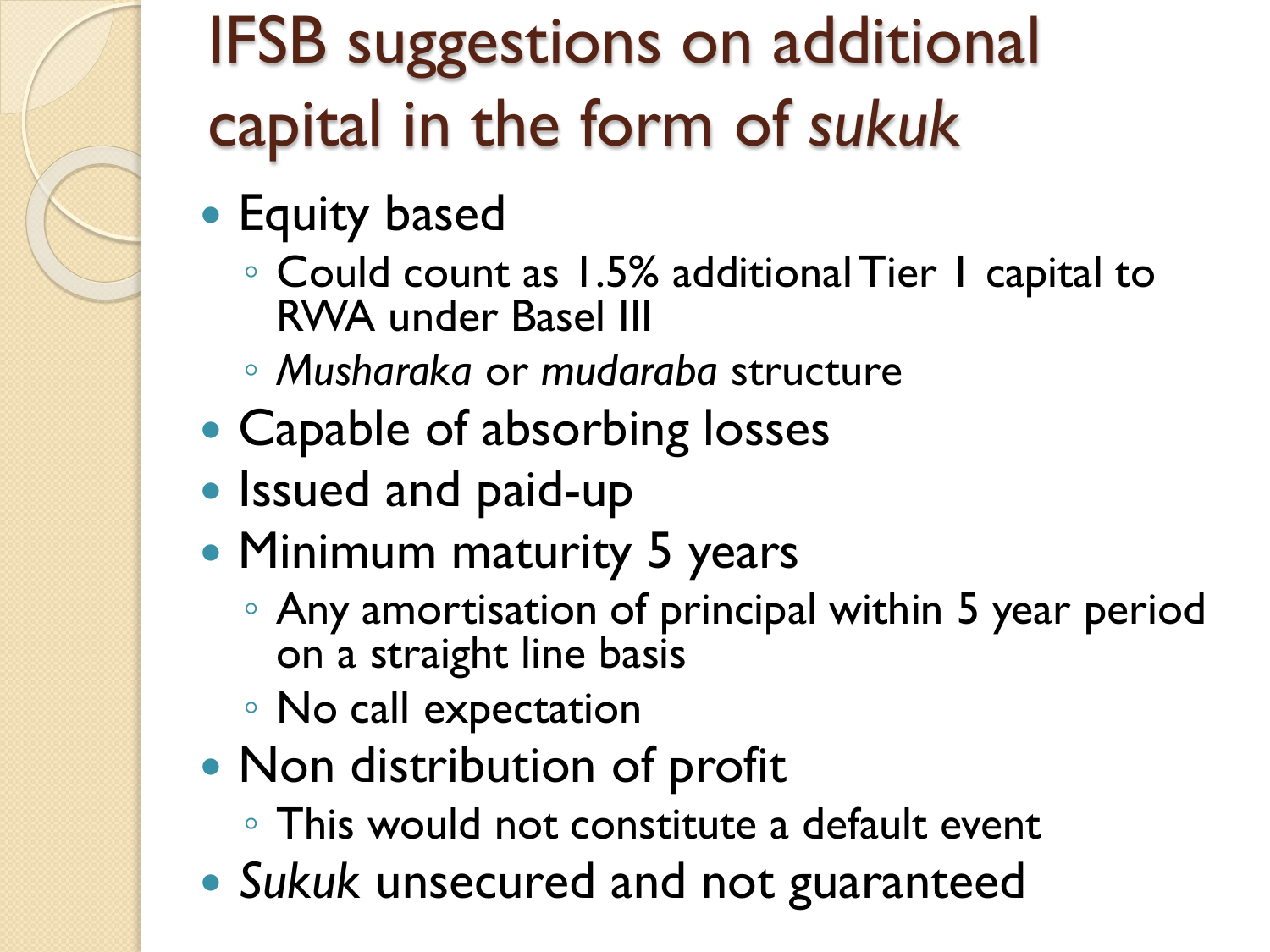#### Case study: ADIB Basel III compliant *sukuk*

- **Issuance** 
	- Thursday 8 November 2012
	- Arrangers HSBC, NBAD & Standard Chartered
- **•** Financials
	- Issuance target \$1 billion, orders \$15.5 billion
	- 330 investors, 38% Asia, 32% GCC, 26% Europe
	- Pricing 6.375% profit rate
- Structure
	- Perpetual *murabaha* note
	- Profit reset after every 6 years
- Tier I qualifying conditions
	- Deferral of profit payment mandatory if ADIB breaches minimum capital requirements of UAE Central Bank or has inadequate liquidity
	- Dividend stopper if breaches applied both to ordinary shares and the new *murabaha* note, but latter is senior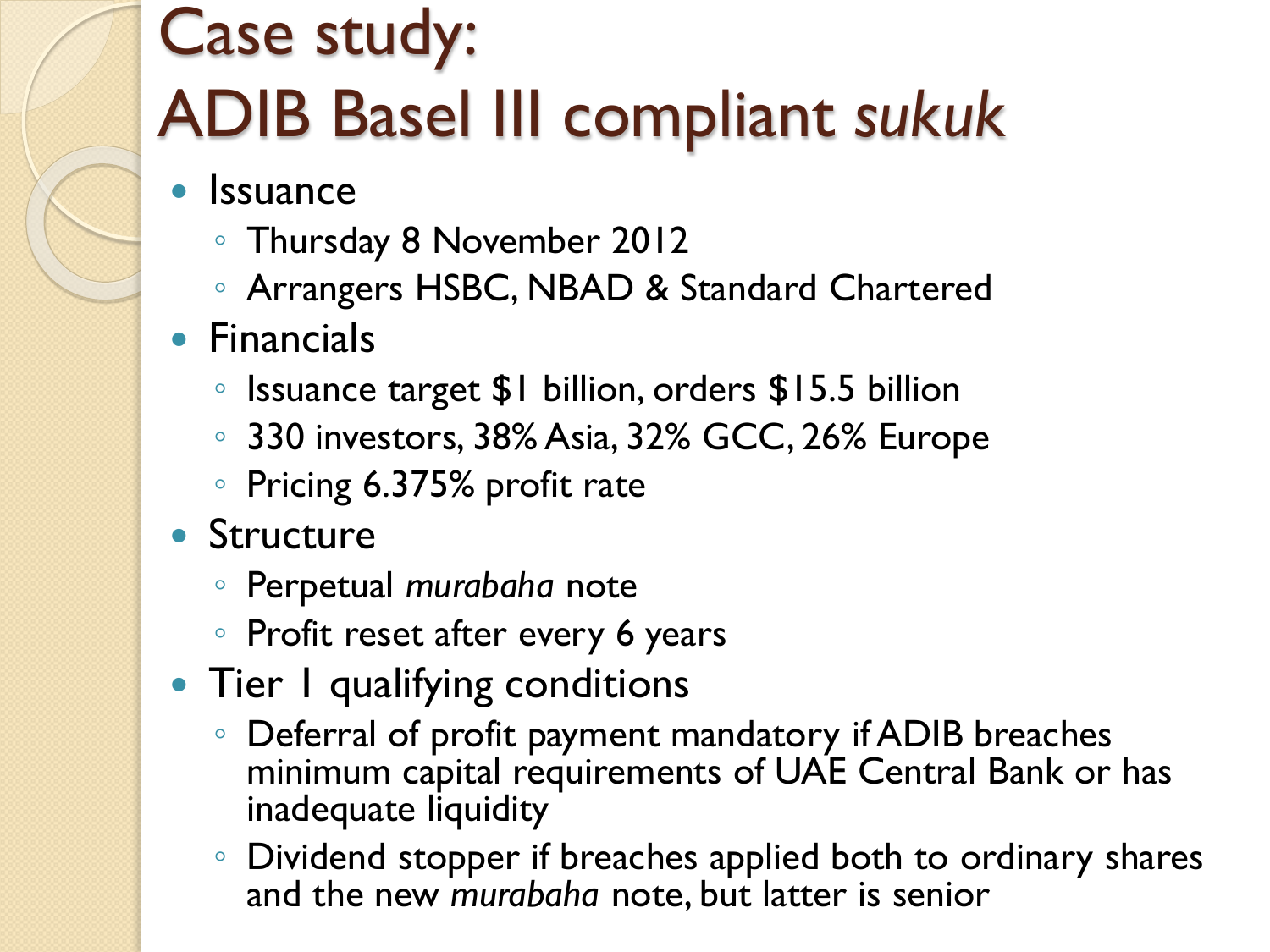### The status of investment *mudaraba* accounts

- Liabilities or equity
	- Profit and risk sharing characteristics
	- High proportion of Islamic bank deposits in *mudaraba* accounts
	- If equity could count towards Tier 1 capital
	- If classified as term liabilities increase capital adequacy requirements
	- IFSB 15 suggests *mudaraba* accounts should not count as Tier 1 capital
- Liquidity implications
	- Low velocity of circulation reduces liquidity coverage ratio
	- How should *mudaraba* deposits be treated in the calculation of the Net Stable Funding Ratio?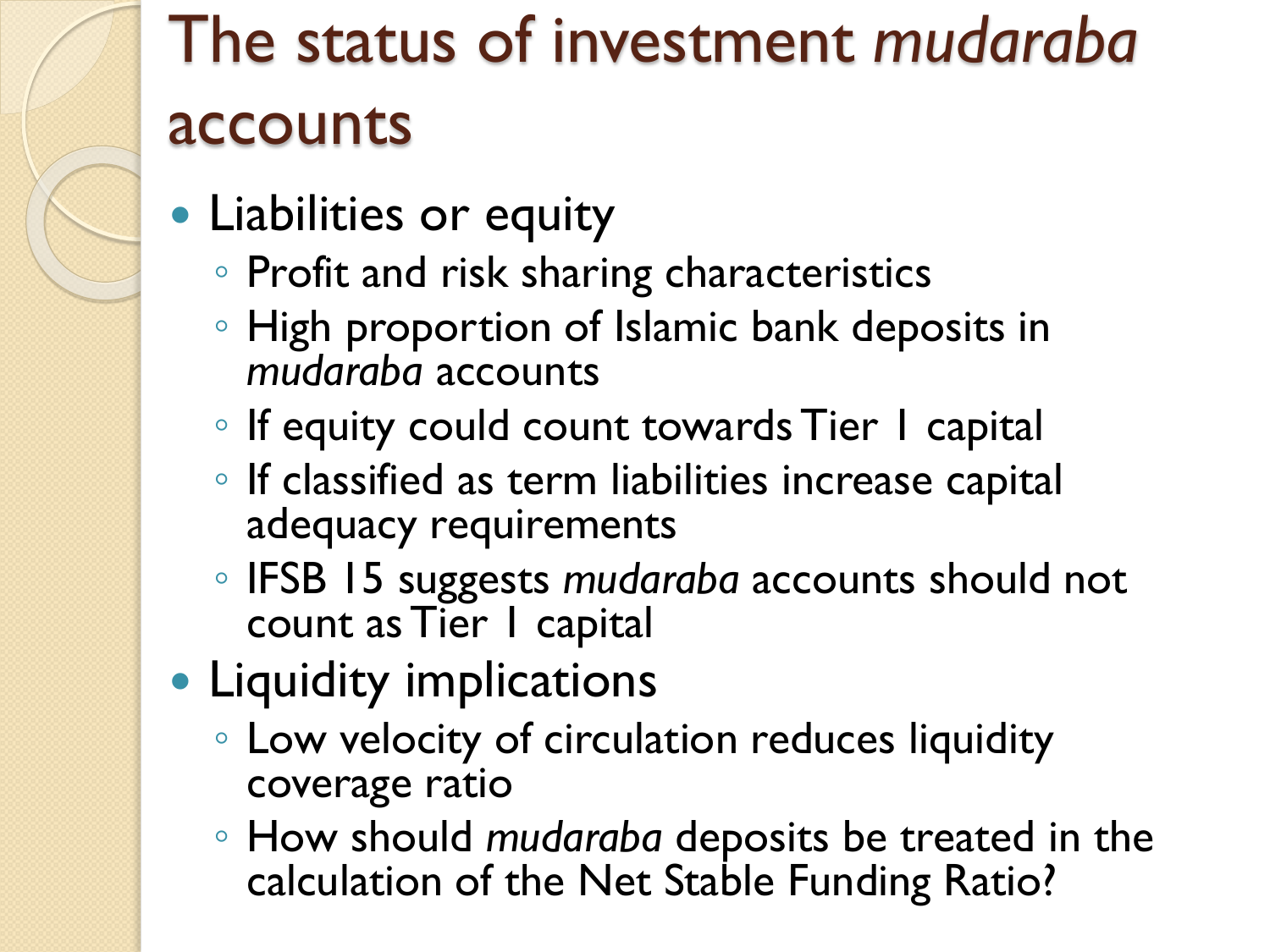# Pro-cyclicality in Islamic finance

- Basel III
	- Mandatory and discretionary capital buffers of 2.5% of risk weighted assets
- Limits to pro-cyclicality in Islamic finance
	- Finance linked to investment in real assets
	- Lower proportion of funding from non-loss absorbent demand deposits
	- Investment *mudaraba* accounts can be considered partially or wholly loss absorbent
- Types of Islamic investment that are pro-cyclical
	- Islamic bank equity investment including through *mudaraba* and *musharaka*
	- Investment in real estate as a *Shari'ah* compliant asset class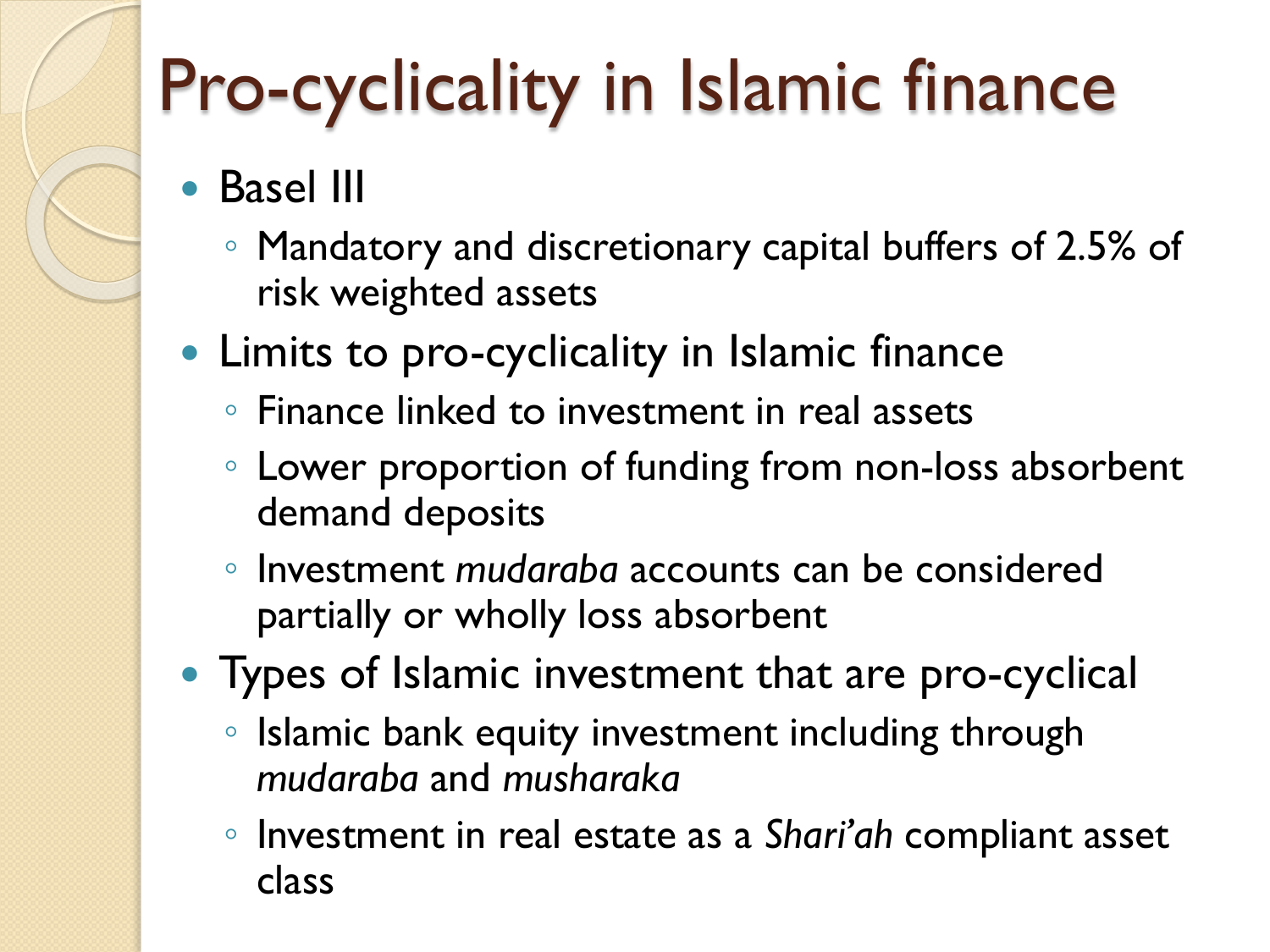## Leverage ratios in Islamic banks

- Definition
	- Leverage is the equity to debt ratio
- Islamic bank leverage ratio calculation
	- Paid-up equity to demand deposit liabilities
	- Paid-up equity to demand deposits plus unrestricted *mudaraba* deposits
- Assets included
	- Assets financed by unrestricted accounts counted in the exposure calculation
	- Assets financed by restricted *mudaraba* deposits not counted
	- Latter can be considered off-balance sheet
- Result
	- Leverage ratios lower for Islamic banks than for conventional counterparts
	- Islamic banks largely rely on retail deposits rather than interbank market funding which is less stable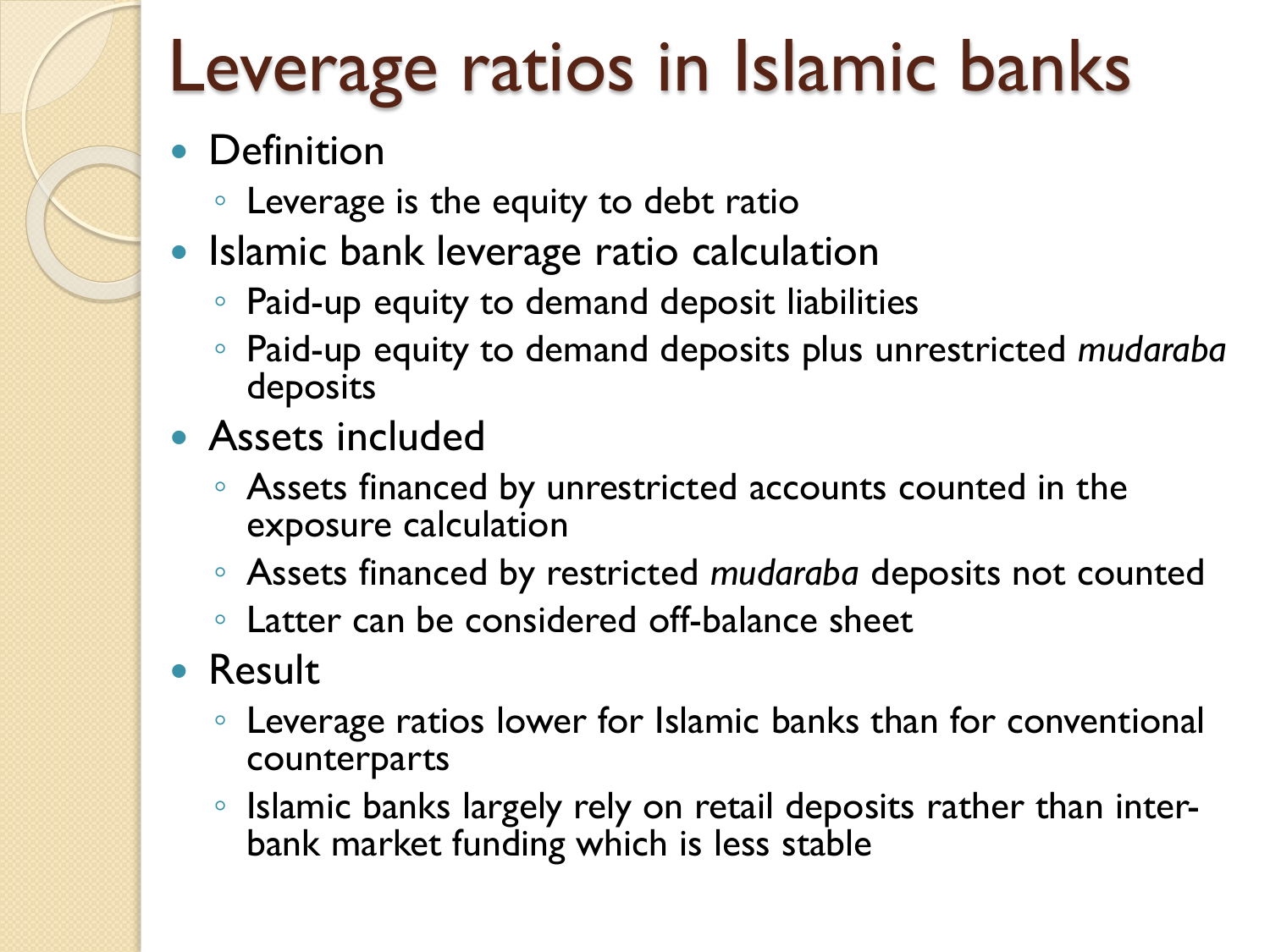## Treatment of Islamic windows

- Prelevance
	- Islamic windows found in most jurisdictions
	- Prohibited in Qatar
- Capital requirements for Islamic windows
	- Calculation of separate capital adequacy ratios for Islamic subsidiaries
	- Result could be capital adequacy acceptable for Islamic window but unacceptable for parent bank
	- Alternatively where no separate accounts ratio subsumed in overall capital adequacy ratios
- Parent in another jurisdiction
	- Responsibility of home or host regulatory authorities for capital adequacy monitoring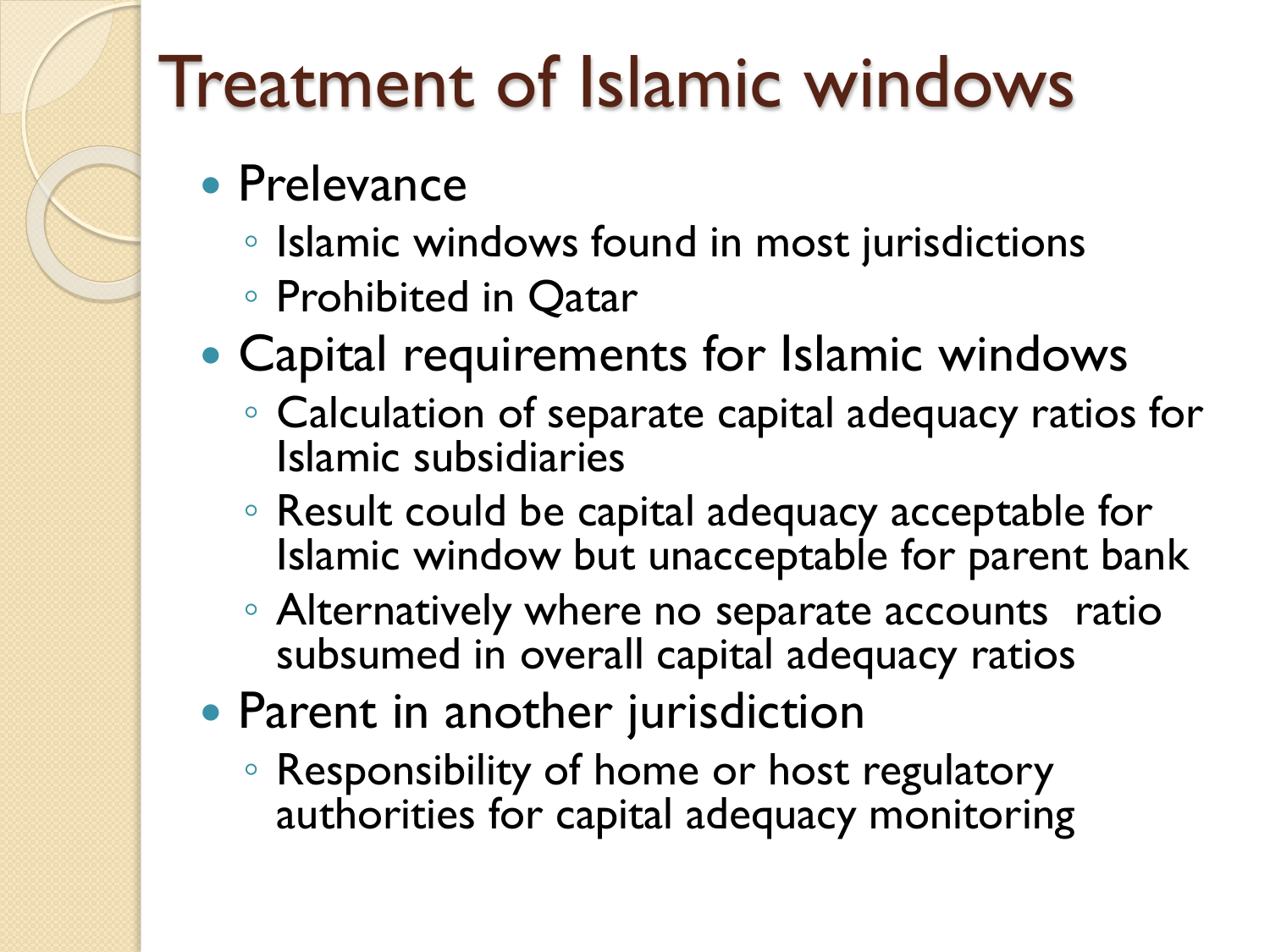#### Counterparty credit risk weights for Islamic banking assets, %

| <b>Rating</b>                               | AAA to $A +$ to<br>AA- | $A-$ | BBB+<br>to BBB- | $BB+$ to<br>$B -$ | <b>Below</b><br><b>B-</b> |
|---------------------------------------------|------------------------|------|-----------------|-------------------|---------------------------|
| Sovereigns &<br>central banks               | $\Omega$               | 20   | 50              | 100               | 150                       |
| Multilateral<br>development<br><b>banks</b> | 20                     | 50   | 50              | 100               | 150                       |
| Islamic &<br>conventional<br><b>banks</b>   | 20                     | 50   | 100             | 100               | 150                       |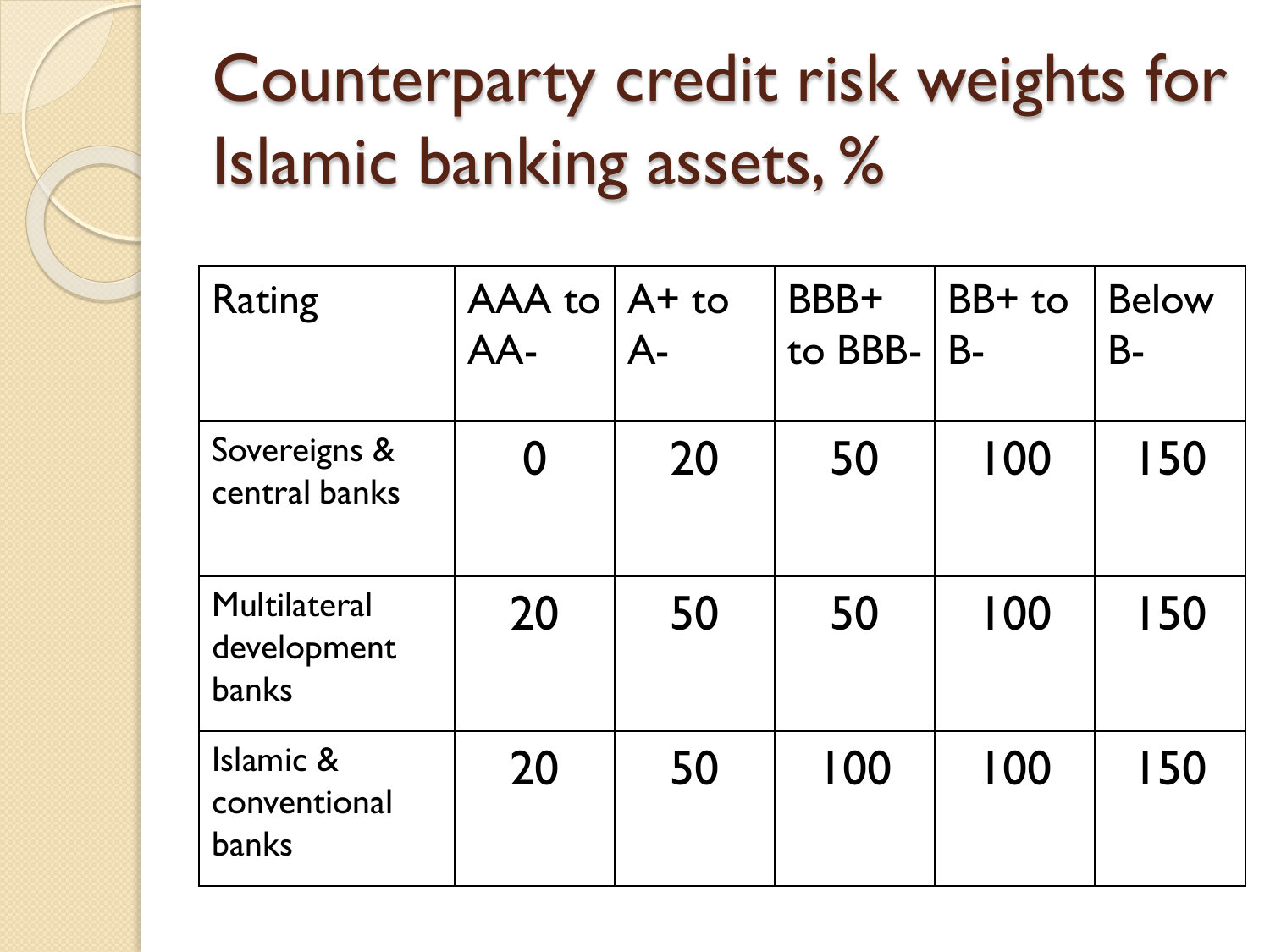# Ratings of selected OIC countries

| Country        | Moody's<br>rating | Moody's<br>outlook | S&P rating  | S&P outlook     |
|----------------|-------------------|--------------------|-------------|-----------------|
| <b>Bahrain</b> | <b>Baal</b>       | <b>Negative</b>    | <b>BBB-</b> | <b>Stable</b>   |
| Egypt          | <b>B2</b>         | <b>Negative</b>    | B           | <b>Negative</b> |
| Indonesia      | Baa3              | <b>Stable</b>      | BB+         | <b>Positive</b> |
| Malaysia       | A <sub>3</sub>    | <b>Stable</b>      | $A-$        | <b>Stable</b>   |
| Pakistan       | Caal              | <b>Negative</b>    | $B -$       | <b>Stable</b>   |
| Saudi Arabia   | Aa3               | <b>Stable</b>      | AA-         | <b>Stable</b>   |
| <b>Turkey</b>  | <b>Bal</b>        | <b>Positive</b>    | <b>BB</b>   | <b>Stable</b>   |
| <b>UAE</b>     | Aa2               | <b>Stable</b>      | <b>AA</b>   | <b>Stable</b>   |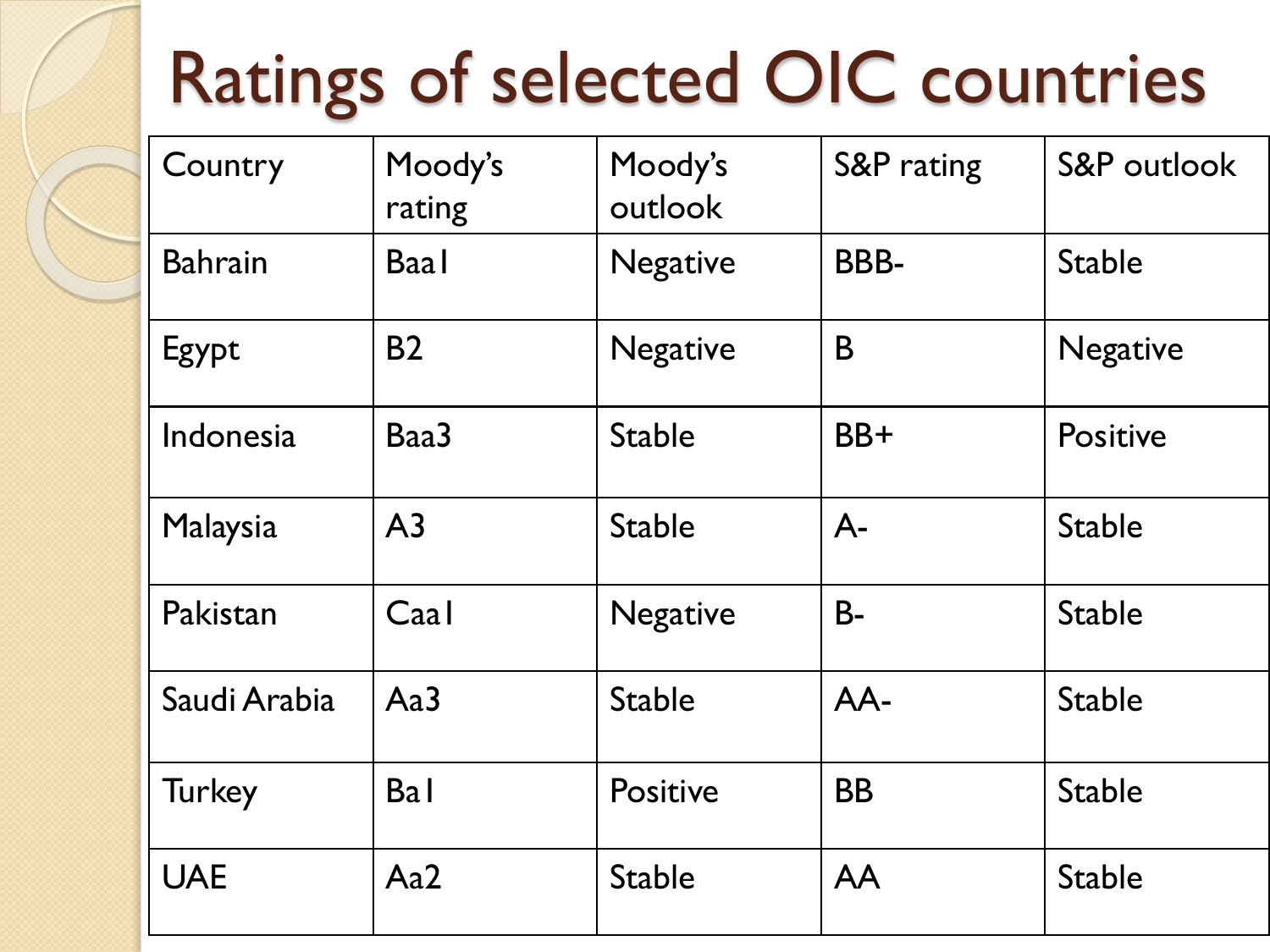#### Exposure to profit sharing investments

- *Mudaraba* and *musharaka* financing
	- Exposes bank to capital impairment (market) risk as well as credit risk
- IFSB 15 recommendations
	- For listed companies 300% risk weighting
	- For private equity companies 400% risk weighting
	- Diminishing *musharaka* 100% risk weightings
- Supervisory slotting method
	- For project finance
	- Strong 90%
	- Good 110%
	- Satisfactory 135%
	- Weak 270%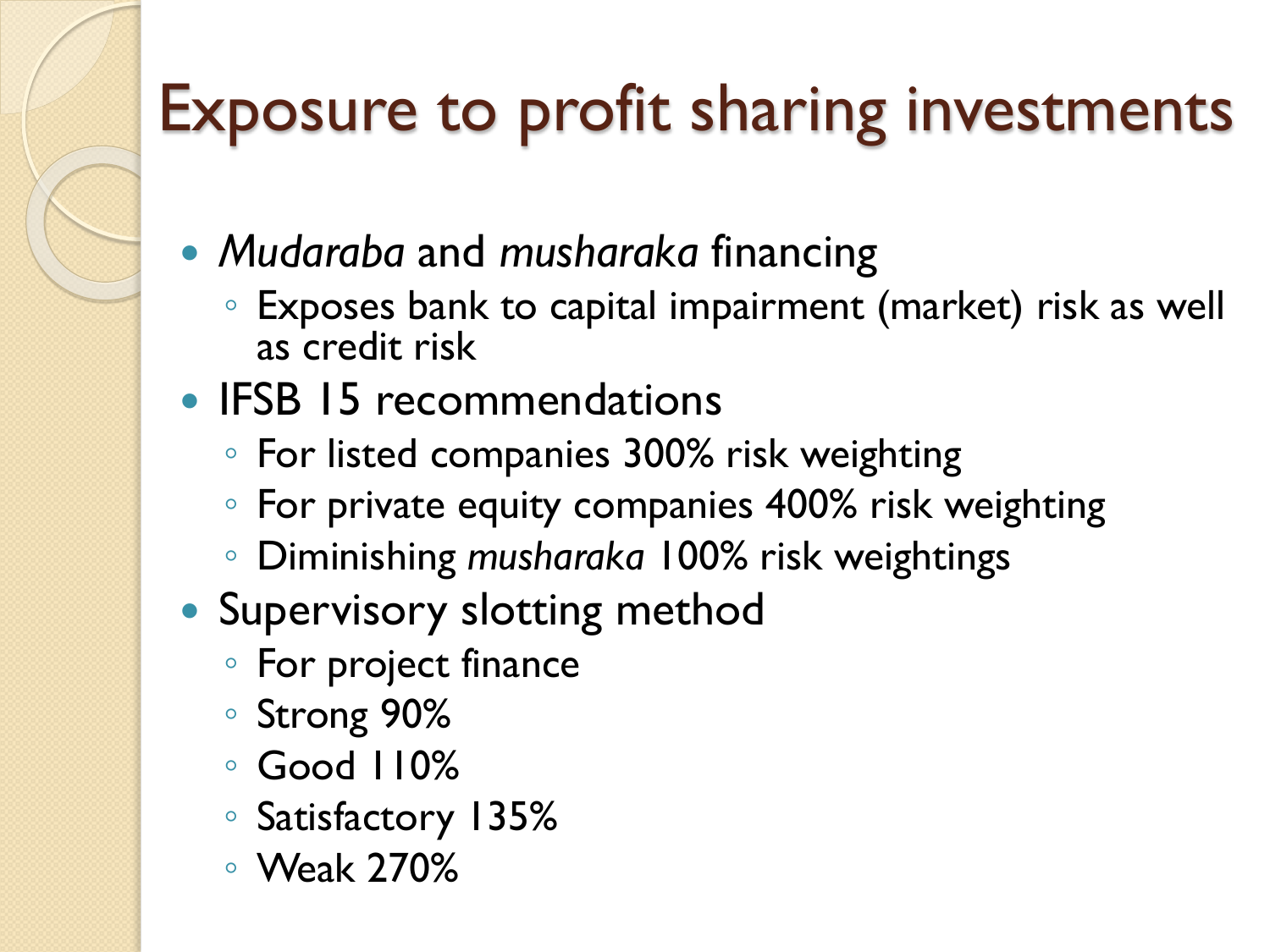#### Accepted collateral to mitigate risk

#### *Hamish Jiddiyah*

◦ Security deposits to purchase a lease which are binding

#### *Arboun*

- Deposits in an Islamic bank to purchase a commodity which are not refundable if purchaser backs out as with an option
- Profit sharing investment deposits
	- Interbank deposit by an Islamic bank
- *Sukuk*
	- Rated by an external agency
	- Unrated if listed on a recognised exchange and approved by the supervisory authority
- *Shari'ah* compliant equity
	- Includes units in an Islamic investment fund
- Guarantees by third parties
	- Sovereigns and central banks
	- International organisations
	- Islamic and conventional banks with a minimum A- rating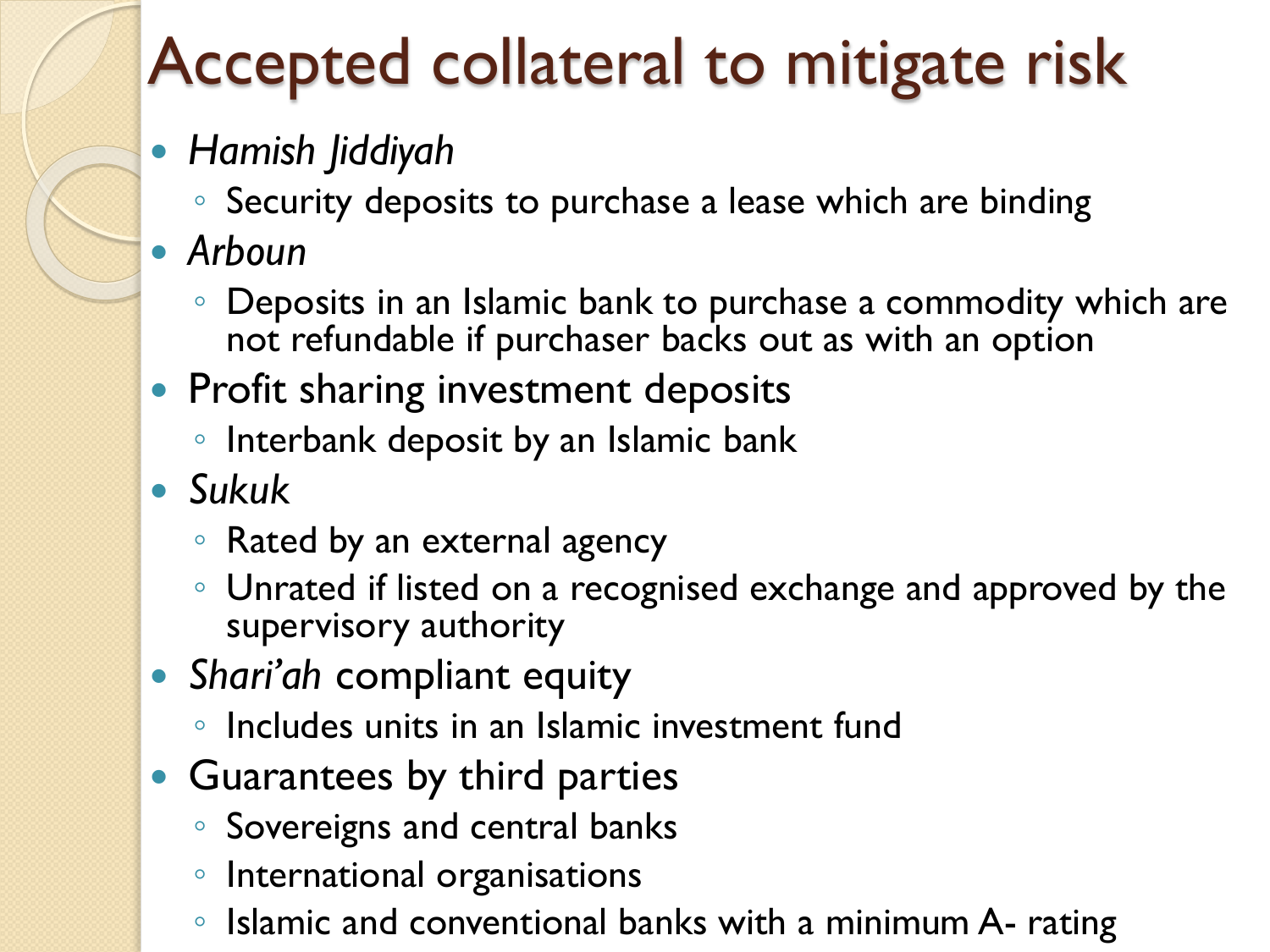# Qualifying assets for liquidity purposes

- Constraints facing Islamic banks
	- Cannot hold conventional treasury bills
	- Trade-off between assets having participatory risk characteristics and liquidity certainty
- Critique of existing liquid instruments
	- Commodity *murabaha* an unsatisfactory compromise
	- Eliminating credit and market risk from *sukuk* undermines their credibility under *Shari'ah*